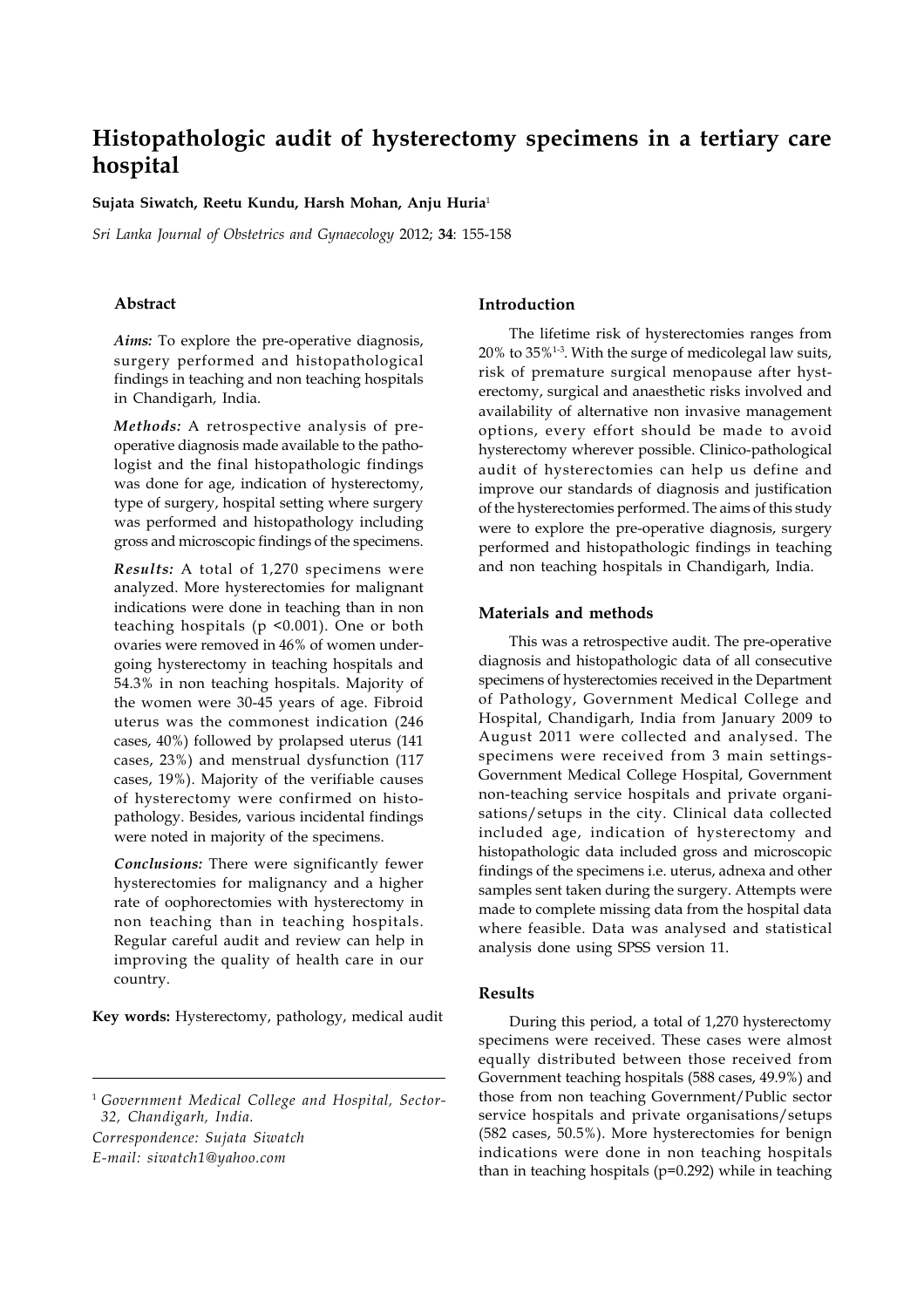hospitals more malignancies were operated (p= <0.001). However, more panhysterectomies were performed in non teaching hospitals ( $p = 0.2131$ ) and vice versa for total hysterectomies (p <0.0003). Total hysterectomies with one adnexa and subtotal hysterectomies were also significantly higher in non teaching than in teaching hospitals ( $p = 0.0004$  and 0.008 respectively). The mean age of the women undergoing all types of hysterectomies was  $46.2 \pm 3.2$ years (19-79 years). Table 1 shows the distribution of preoperative indications and type of hysterectomies i.e. with or without removal of ovaries in various age groups. The mean age of women undergoing

panhysterectomy was 47.2 years and the commonest indication for panhysterectomy was fibroid uterus. Overall, preoperative indications in 645 cases (50.7%) were histopathologically verifiable while in 297 cases (22.6%) histopathologic findings were suggestive of the indication of surgery e.g. surface keratinization in prolapse. Preoperative diagnosis was verified by histopathologic examination in 542 cases (84%). No pathology was found in 3.9% of specimens, the commonest preoperative diagnosis in these cases was prolapsed uterus. Incidental findings and secondary changes observed at histopathology are detailed in Table 2.

| Teaching hospitals ( $n=628$ , 49.4%)        |                |                |                          |                |              |                      |                      |                          |  |  |  |
|----------------------------------------------|----------------|----------------|--------------------------|----------------|--------------|----------------------|----------------------|--------------------------|--|--|--|
| Indication                                   |                |                |                          |                |              | Type of hysterectomy |                      |                          |  |  |  |
| Age<br>(years)                               | Benign         | Malignant      | Life<br>saving           | Most<br>common | TH           | PAN                  | TH and<br>one adnexa | Subtotal<br>hysterectomy |  |  |  |
| $30$                                         | 3              | 1              | 8                        | <b>PPH</b>     | 5            | 1                    | 7                    | $\mathbf{1}$             |  |  |  |
| $30 - 45$                                    | 268            | 22             | 1                        | Fibroid        | 179          | 87                   | 12                   | 1                        |  |  |  |
| $45 - 60$                                    | 217            | 30             | -                        | Fibroid        | 111          | 155                  | 6                    |                          |  |  |  |
| >60                                          | 47             | 17             | -                        | Prolapse       | 44           | 17                   | 2                    |                          |  |  |  |
| Non teaching hospitals ( $n = 642, 50.5\%$ ) |                |                |                          |                |              |                      |                      |                          |  |  |  |
| Age<br>(years)                               | Benign         | Malignant      | Life<br>saving           | Most<br>common | <b>TH</b>    | PAN                  | TH and<br>one adnexa | Subtotal<br>hysterectomy |  |  |  |
| $30$                                         | $\overline{2}$ | $\overline{2}$ | 4                        | <b>PPH</b>     | $\mathbf{1}$ | $\overline{2}$       | 3                    | $\overline{2}$           |  |  |  |
| $30 - 45$                                    | 331            | 15             | 1                        | Fibroid        | 184          | 142                  | 55                   | 10                       |  |  |  |
| $45 - 60$                                    | 191            | 6              | $\overline{\phantom{a}}$ | Fibroid        | 80           | 137                  | 2                    | -                        |  |  |  |
| >60                                          | 36             | 4              |                          | Prolapse       | 17           | 7                    |                      |                          |  |  |  |

**Table 2. Incidental findings and secondary changes observed on histopathology**

| Incidental histopathology findings and secondary changes | Cases $(\%)$ |  |
|----------------------------------------------------------|--------------|--|
| Adenomyosis                                              | 240 (18.9%)  |  |
| Endometrial polyp                                        | 47 (3.7%)    |  |
| Endometriotic cyst                                       | $17(1.34\%)$ |  |
| Senile cystic change                                     | 12 (0.94%)   |  |
| Endometrial hyperplasia/ carcinoma                       | 11 (0.87%)   |  |
| Paratubal cyst                                           | 7(0.55%)     |  |
| Cervical premalignant changes (HSIL/ CIS)                | 6(0.47%)     |  |
| Chronic endometritis                                     | $4(0.31\%)$  |  |
| Lipoleiomyoma                                            | $3(0.24\%)$  |  |
| Hydrosalpinx/ salpingitis/ SIN                           | $1(0.08\%)$  |  |
|                                                          |              |  |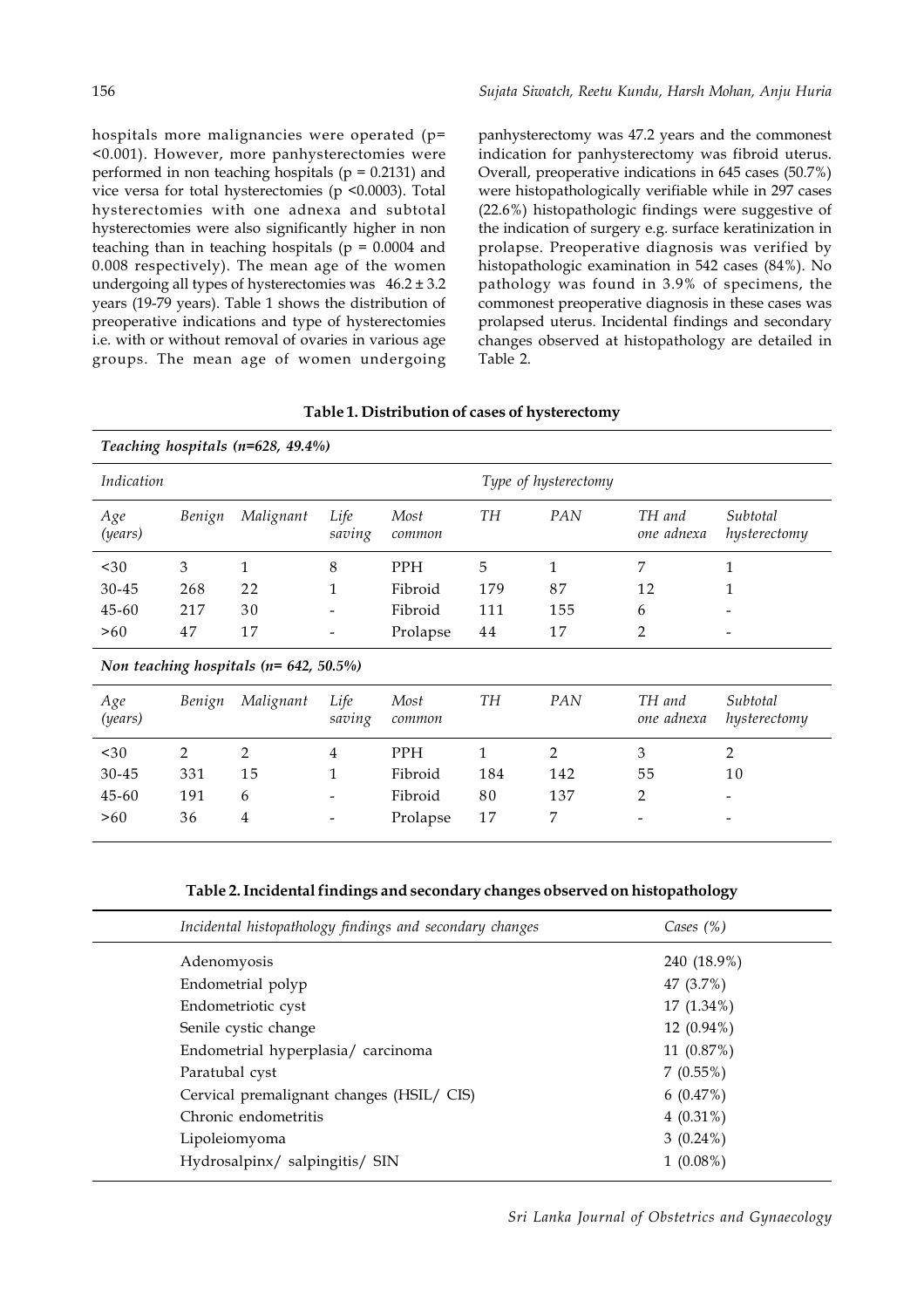Fibroid uterus was the commonest indication of hysterectomy (499 cases, 39%). Fibroids were multiple in 319 cases (60.9%). Their size varied from microscopic (0.5 cm) to as large as 25 cm diameter: 51.5% were less than 2 cm, 27.4% were 2-5 cm and 22.4% were >5 cm in size. Their location was intramural  $(72.9\%)$ , subserosal  $(22\%)$ , submucosal  $(3\%)$  and at other sites such as broad ligament and cervix (2.2%). The most common associated finding was adenomyosis. Hyaline change was seen in 57% of all fibroids.

Prolapsed uterus was indication for hysterectomy in 287 cases (22.6%). The mean age of these women was 50 years. Total hysterectomy was done in most cases, with only 5 cases undergoing removal of one or both ovaries. Though prolapsed uterus is a clinical diagnosis, surface keratinization and atrophic changes associated with uterine prolapse were seen in 68.2% and 12.5% of specimens respectively.

Menstrual problems, most commonly menorrhagia and dysmenorrhoea, formed the indication for 235 of hysterectomies (18.5%). The mean age of these cases was 41.6 years. Undiagnosed fibroids and adenomyosis were the commonest incidental findings in these patients. Hysterectomy for dysfunctional uterine bleeding (DUB) was done in 95 cases (7.5%). Absence of any pathology confirmed the diagnosis of DUB in only 18.8% cases whereas others were found to have fibroids, adenomyosis and even endometrial carcinoma. Endometriosis was the indication in eight cases of hysterectomy. Pelvic/tubal/adnexal disease was noted in five cases whereas four specimens had ovarian endometriosis. The most common associated pathology was fibroid uterus.

Hysterectomy was done for abdominal/pelvic masses in 48 cases (3.7%). On histopathology, 24% were benign masses, 2% were borderline ovarian and 21% were malignant ovarian tumors. The commonest histopathologic diagnoses were serous cystadenomas and mucinous cystadenomas (27% each). Panhysterectomy was done in all patients with adenexal masses. Hysterectomy for malignancies was done in 45 cases: ovarian in 38%, endometrial in 42% and cervical in 20%. Panhysterectomy was done in 95% and hysterectomy with unilateral oophrectomy in 5% cases. Premalignant changes of the cervix were seen in 5 cases, 4 of which were incidental.

Postmenopausal bleeding was the indication for hysterectomy in 29 patients (1.8%). The average age was 58 years. The causes included endometrial hyperplasia and endometrial polyp (5 cases each), carcinoma endometrium, carcinoma ovary, adenomyosis and prolapse uterus (4 each) and no findings in 3 cases.

*Vol. 34, No. 4, 2012*

Pregnancy-related indications for hysterectomy were seen in 14 cases (1.1%). These included postpartum haemorrhage in 7, adherent placenta in 4, rupture uterus in 2 and uterine perforation in 1 case. The mean age of this group was 26.7 years.

# **Discussion**

The indications for hysterectomies in non teaching service hospitals were frequently for benign conditions, yet the rate of panhysterectomy was higher. This fact emphasizes the need or regular audit of indications of hysterectomy and more comprehensive registry of number of hysterectomies which would help analyzing and reporting hysterectomies. However, the prevalence of subtotal hysterectomy in our study is low (1.1%) as compared to 20.9% reported by Jacobson in 20034 .

Analyzing the indications for hysterectomy with the pathologic/surgical findings can help recognize malpractice and lacunae in the knowledge or training of health care service providers or non availability of newer alternatives for hysterectomy. The reporting of all hysterectomies should be made mandatory and the audit results used only for improvement in quality of health services and not for medico legal issues. In the absence of requirement of revalidation, the audit would help recognize the unmet need for planning trainings of continued medical education and update in this era of ever changing technologies and rising medico legal litigation. Implementing targeted remedial actions would help in offering more efficient and cost effective alternatives to hysterectomy tailored to the individual needs of the patients.

The most common indication for hysterectomy in our study was fibroid uterus which is in agreement with other reports in literature<sup>5,6</sup>. Prolapse and menstrual disorders have also been reported as common indication<sup>7,8</sup> The indications were histopathologically verifiable in 50.7% cases and verified in 84% of these. Al-Nuaim et al reported a confirmation of preoperative diagnosis in 69% specimens<sup>7</sup>. However, in contrast, we did not include prolapsed uterus as a verifiable indication. Our study showed much fewer specimens with unremarkable pathology (3.9%) in contrast to study by Jha et al (38%)<sup>8</sup>. There were various incidental findings in a significant number of specimens which could have been detected pre-operatively. Adenomyosis was the most common finding missed preoperatively. Higher degree of suspicion and better technique may help in diagnosing the missed indications. The mention of all findings on histopathology request forms is important to correlate the pre and postoperative findings and justify the decision for hysterectomy.